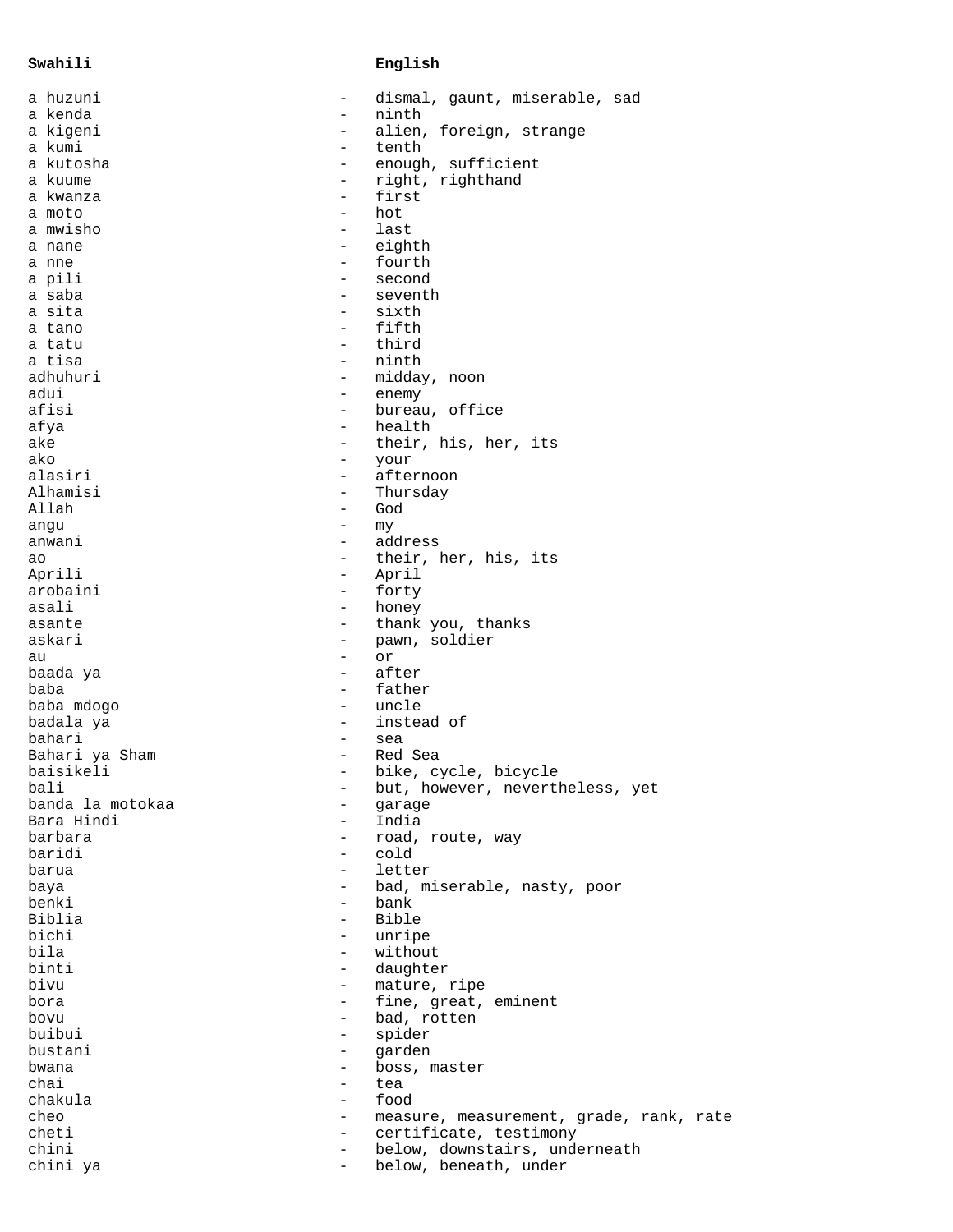chombo - jug, box, container, vessel, vase choo - dung, excrement, latrine chui - leopard chuma - iron chamber, room chumvi - salt<br>chungu - cook chungu - cooking pot, jug<br>
- cooking pot, jug<br>
- hitter chungu - bitter chungwa - orange chuo - school<br>chuo kikuu - univer chuo kikuu - university - university - university - university - university chupa - bottle<br>
chura - frog chura - frog dada - sister dafu - cocoanut, cocoa-nut, coconut, coconut, coco-nut dakika - minute daktari - doctor, physician damu - blood dawa - drug, medicine, pharmaceutical<br>Desemba Desemba - December<br>desturi - Customal desturi - custom, habit, way dogo - diminutive, little, small<br>dubu dubu - bear - boutique, shop, store<br>- eleven edashara - eleven ekundu - red elfu - thousand, one thousand<br>ema ema - good, nice, okay embamba - narrow, slender, slim embe - mango enu - your - able, capable<br>- dark dim enye giza - dark, dim enye nguvu  $-$  strong enyewe - self, herself, himself, itself epesi - light, fast, quick, rapid, speedy, swift erevu - clever, cunning, sly, smart<br>
- our etu - our eupe - blank, white eusi - black faida  $-$  gain, profit farasi - horse Februari - February - February<br>fedha - Silver fedha - silver, money hyaena, hyena fupi - short, brief<br>furaba - short, brief furaha - gladness, joy ganda - bark, husk, peel, shell gani - what kind of, what sort of cani? qani?  $\qquad \qquad -$  what kind of? gazeti  $-$  gazette, magazine, newspaper, periodical ghafula - all of a sudden, suddenly ghali  $-$  dear, expensive, lovely, valuable, costly, pricey giza - darkness, murk gonjwa - ill, sick goti - knee gumu - hard gunia  $-$  bag, sack habari - news, novelty, something new Habeshi - Abyssinia, Ethiopia hafifu - faint, light, weak, miserable, poor<br>hais haja - need hako - absent hamsini - fifty hapa - here - here - here - here - here - here - here - here - here - here - here - here - here - here - here - here - here - here - here - here - here - here - here - here - here - here - here - here - here - here - here hasara - loss hata - until hata kidogo  $-$  not at all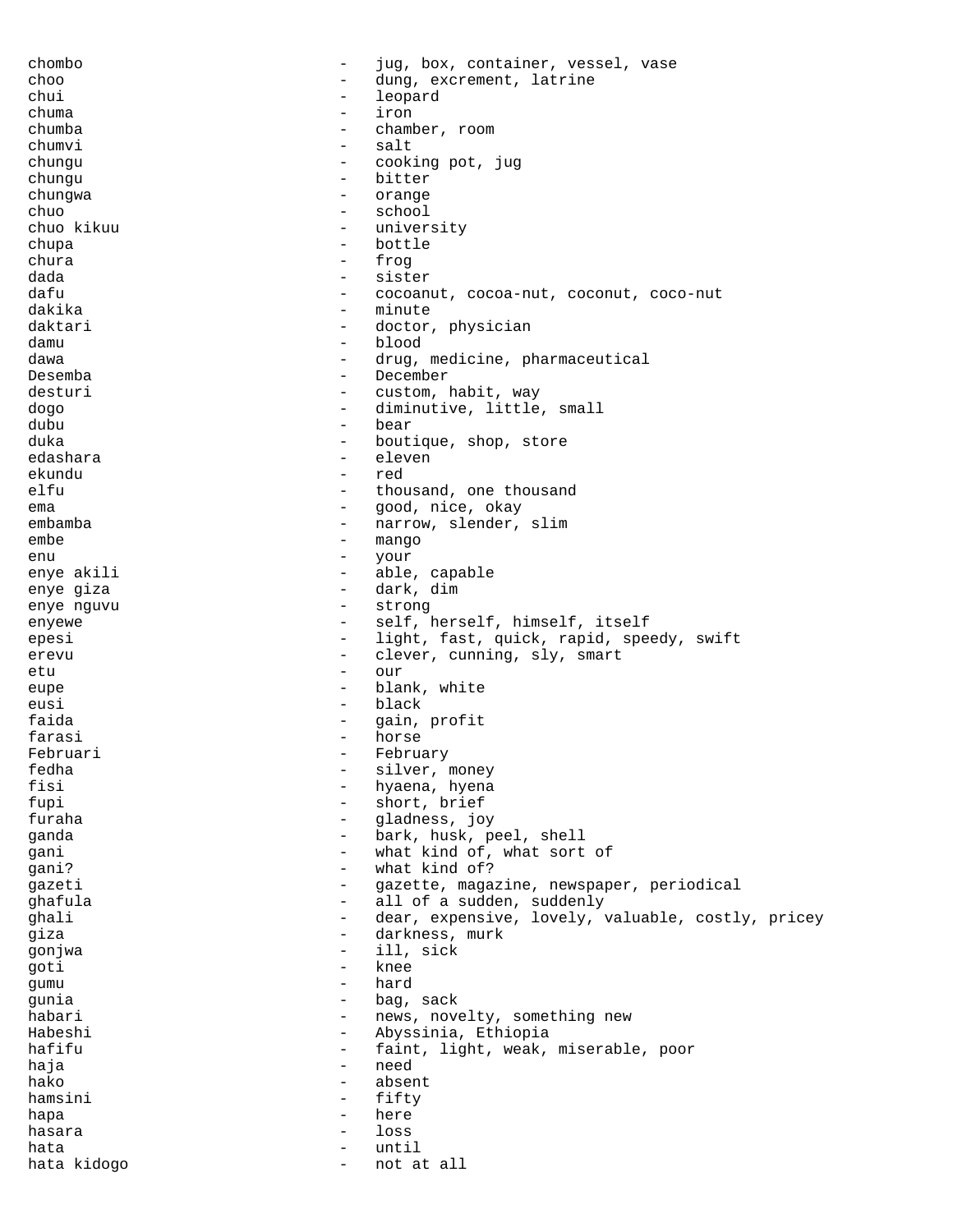hatari  $-$  danger, peril hesabu - account, number, numeral heshima - respect hewa - air hodari  $-$  brave, courageous, valiant hofu - fear<br>homa - fear homa - fever<br>hoteli - hotel hoteli - hotel huku - here - here - here - here - here - here - here - here - here - here - here - here - here - h humu - here huzuni - sadness, sorrow Ibilisi - Lucifer, Satan Ijumaa - Friday ikiwa  $-$  if, provided that ili - for, to, in order to imara - strong ingawa  $\qquad \qquad -$  though, although ingi - a lot of, much<br>ingine - a lot of much - and her ingine  $\qquad \qquad - \qquad \qquad \text{other, another, else}$ <br>inzi inzi - fly, housefly<br>ishirini - twenty ishirini - twenty<br>
iambo - affair<br>
- affair - affair, business, business deal, case, matter jana - yesterday jani  $-$  leaf, sheet Januari - January je  $-$  hey, say, now, well, well then je?  $-$  how?, in what way? jembe - hoe jibini - cheese jibu - answer, reply jicho - eye jina - appellation, name jino - tooth - evening jiwe - stone - stone - stone - stone - stone - stone - stone - stone - stone - stone - stone - stone - stone -- cock, rooster jua - sun Julai - July juma - week Jumanne Tuesday - Tuesday Jumapili - Sunday Jumatano **-** Wednesday Jumatatu - Monday jumba - palace jumbe - boss, chief, leader Juni - June juu - above, on top, overhead, upstairs juu ya - across from, against, in exchange for, opposed to juzi - the day before yesterday<br>kaa ya nwani - crab - crab kaa ya pwani  $-$  crab kabila - tribe kabisa  $-$  at all, entirely, wholly kabla ya - before, in front of kahawa - coffee kaka - brother kalamu - pencil, feather<br>kali - pencil, feather kali - abrasive, lurid, sharp, hot kama - that, as, how, like, such as, if, provided that - absolute, complete<br>- church kirk kanisa - church, kirk<br>karakana - church, kirk karakana - factory - factory - factory - factory - factory - factory - factory - factory - factory - factory karani - clerk karatasi - paper karibu - nearby kaskazini - north, North kati ya  $-$  among, between katika  $-$  a, in, inside, into, per, within katikati - rather, across, on the other side of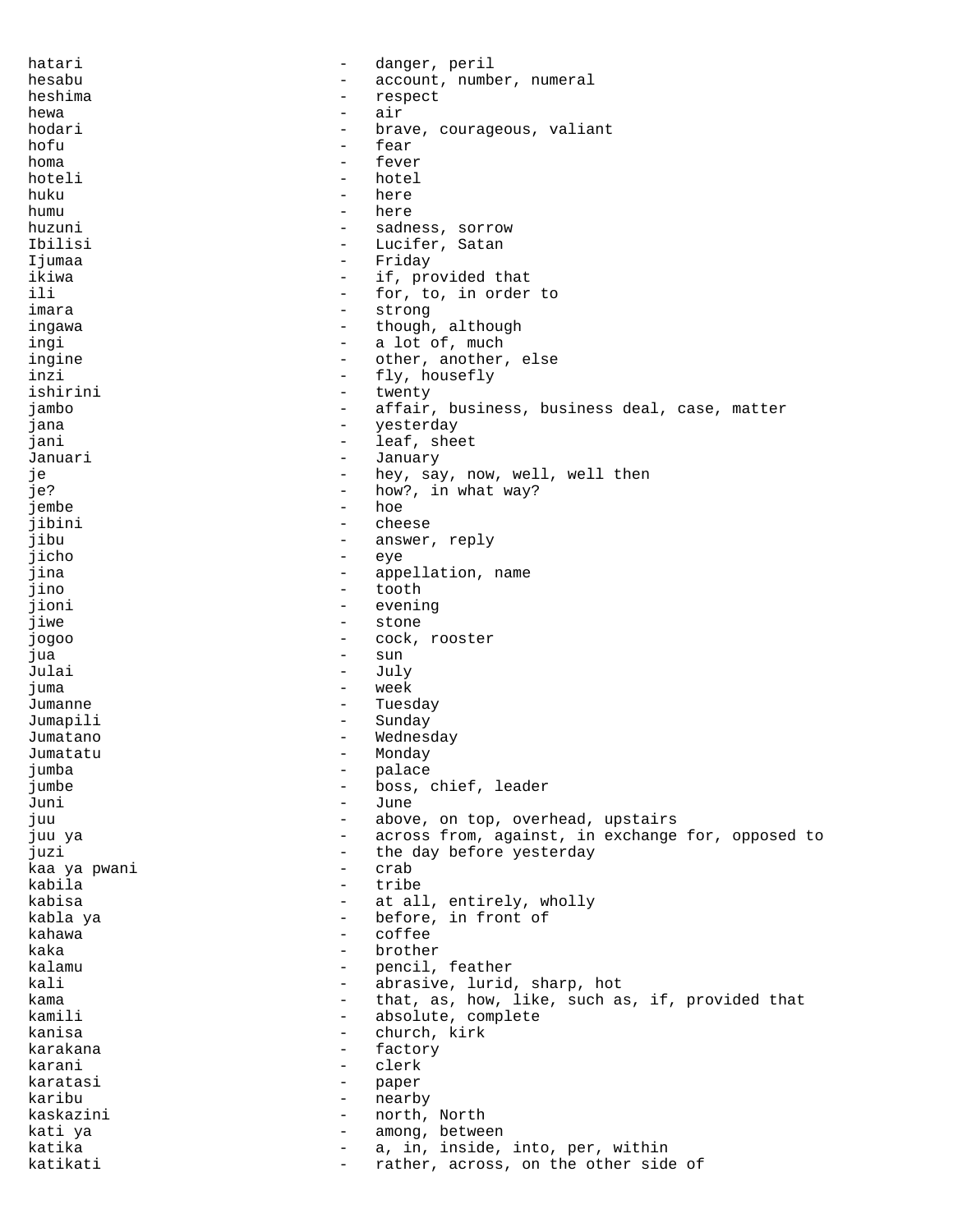kavu - dry kazi - job, work kelele - ado, din, noise kenda - nine Kenya - Kenya kesho - tomorrow kesho kutwa  $\begin{array}{ccc} - & \text{the day after tomorrow} \\ - & \text{shear} \end{array}$ kiatu - shoe<br>kiazi - shoe - shoe - potato<br>- cabin kibanda - cabin, hut, shack kiboko - hippo, hippopotamus<br>kichwa - head pate - head, pate kidole  $-$  finger, toe kidonda - ulcer, sore kifaru - rhino, rhinoceros kifua - bosom, breast, chest kifungua kopo - tin-openerar - tin-openerar kifuniko - cover, hood, lid kijana - youngster, youth<br>kijiji - - - - - - - - - - - village kijiji - village - village - village - village - village - village - village - village - village - village - village - village - village - village - village - village - village - village - village - village - village - vil - spoon<br>- strea kijito - stream kikapu - basket<br>kiko - basket kiko - pipe<br>kikombe - cup kikombe - cup kila - all, each, every, everyone<br> - all, each, every, everyone<br> - hill - hill kilo - kilo kilometa - kilometer, kilometre<br>kioo - mirror dass kioo - mirror, glass kipande - fragment, lump, piece, part, share, spare part kipofu - blind, sightless person<br>kisima - well - well kisima - well - island<br>- knife kisu - knife kisungura - rabbit kitabu - book kitambaa kitanda  $-$  bed kiti - chair kitu - thing, article, object kitunguu - onion kiwanda - factory - earth, land, soil kizibo - cork kobe - tortoise  $h = \text{sheep}$ kongoni - gnu, wildebeest kosa - aberration, error, mistake kubali  $\sim$  - accede, agree, consent kubwa  $-$  big, great, large, important, serious kuku - chicken, fowl kule  $\qquad \qquad -$  there, yonder kumi - ten kumi na -moja - eleven kumi na -nane - eighteen<br>kumi na -nne - - - - fourteen kumi na -nne - fourteen kumi na -tano - fifteen kumi na -tatu - thirteen kumi na -wili<br>kumi na kenda - nineteen<br>- twelve kumi na mbili - twelve kumi na moja - eleven kumi na nane  $-$  eighteen kumi na nne  $-$  fourteen kumi na saba  $-$  seventeen kumi na sita - sixteen kumi na tano - fifteen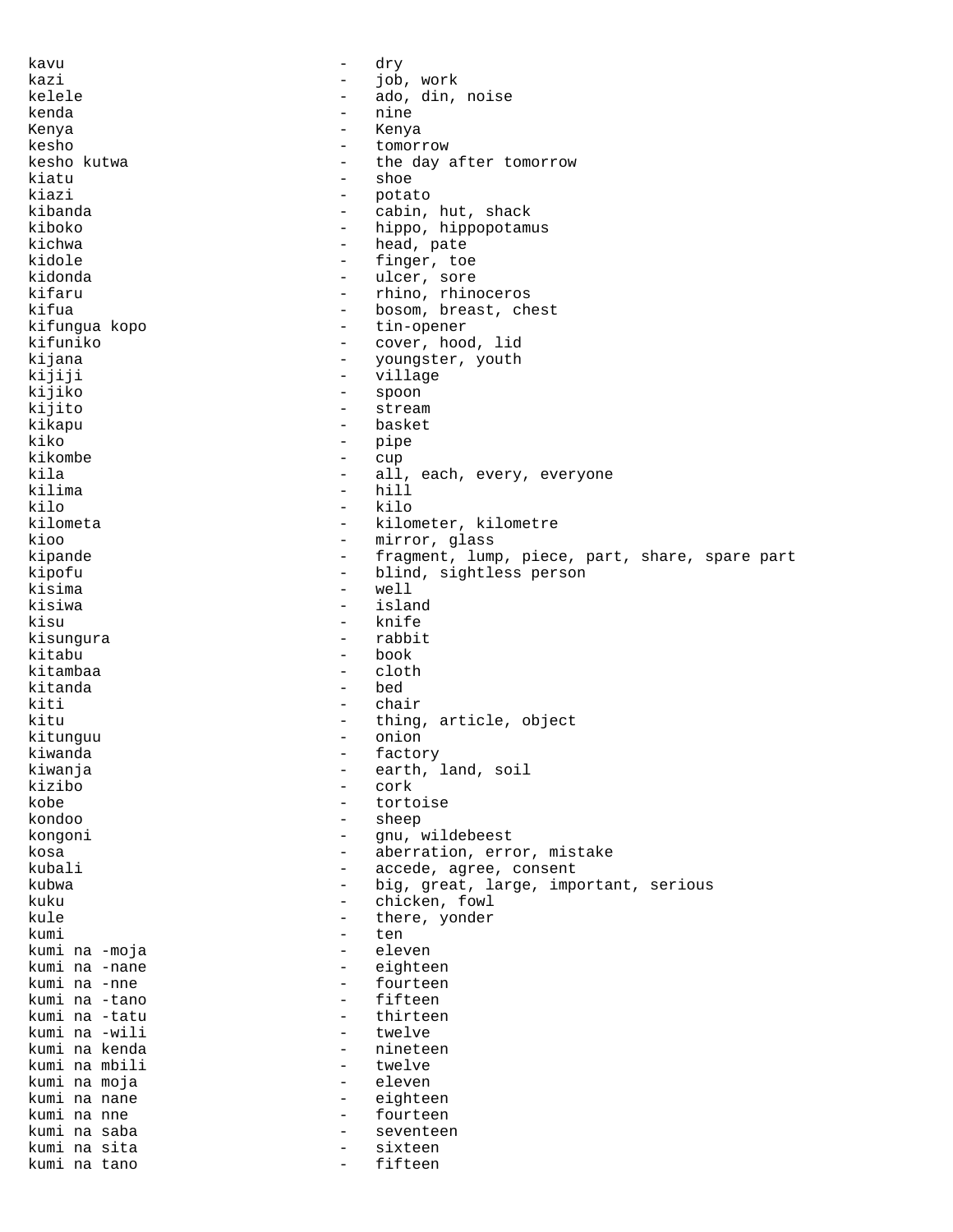kumi na tatu - thirteen kumi na tisa  $-$  nineteen kusini - south kuu  $-$  chief, main, major, principal kuvua - fish kwa  $\begin{array}{ccc} kwa & - & from, out of \end{array}$ kwa heri  $\begin{array}{ccc} - & - & adieu, farew \end{array}$ kwa heri - adieu, farewell, bye, goodbye, good-bye kwa herini - adieu, farewell, bye, goodbye, good-bye - therefore kwa sababu  $-$  because, for the reason that, since kwenda na  $-$  accompany la - no, not - no, not - no, not - no, not - no, not - no, not - no, not - no, not - no , not - no , not - no , not - no , not - no , not - no , not - no , not - no , not - no , not - no , not - no , not - no , not - no , - maybe, perhaps, possibly laini - smooth, soft lakini  $-$  but, however, nevertheless, yet lazima - necessary leo - today, to-day lini - when lini? - when?<br>
lughe - langu lugha  $-$  language, tongue maana - meaning - March maendeleo - progress<br>mafuta - progress  $mafuta$  -  $oil$ magharibi  $-$  west, West mahali - place, plaza, square, public square mahali po pote - wherever maisha - life majani - grass maji - water<br>malaika - angel malaika - angel mama - mother<br>mamba mamba - crocodile mapema - early mara  $-$  occasion, time mara kwa mara  $-$  now and then mara moja  $\sim$  - once, one time mara nyingi  $-$  frequently, often, regularly mashariki - east, East mashine - engine, machine<br>maskini - miserable, poor - miserable, poor mavuno - harvest  $max_{m}$   $\frac{1}{m}$ mbegu - seed mbele - ahead, formerly, previously, foreward mbele ya  $\begin{array}{ccc} - & \text{before, in front of} \\ - & \text{two} \end{array}$  $\text{mbil}$   $\text{two}$ mboga - vegetable mbu - mosquito<br>mbuzi - qoat - qoat mbuzi - goat mbwa - dog mbweha - jackal<br>mchawi - enchan mchawi - enchanter, magician, sorcerer, warlock, wizard mchele  $\qquad \qquad -$  rice, husked rice mcheza - actor<br>mchezo - ame - ame  $m$ chezo -  $m$ chungai mchungaji - shepherd mchungwa - orange tree, orange-tree<br>
mdachi - German - German mdudu - bug, insect  $\begin{array}{ccc}\n\text{Mei} & - & \text{May} \\
\text{max} & - & \text{tab}\n\end{array}$ meza - table mfalme - king Mfaransa - Frenchman mfuko  $-$  bag, sack mfupa - bone mganga  $\qquad \qquad -$  doctor, physician mgeni - foreigner, stranger, guest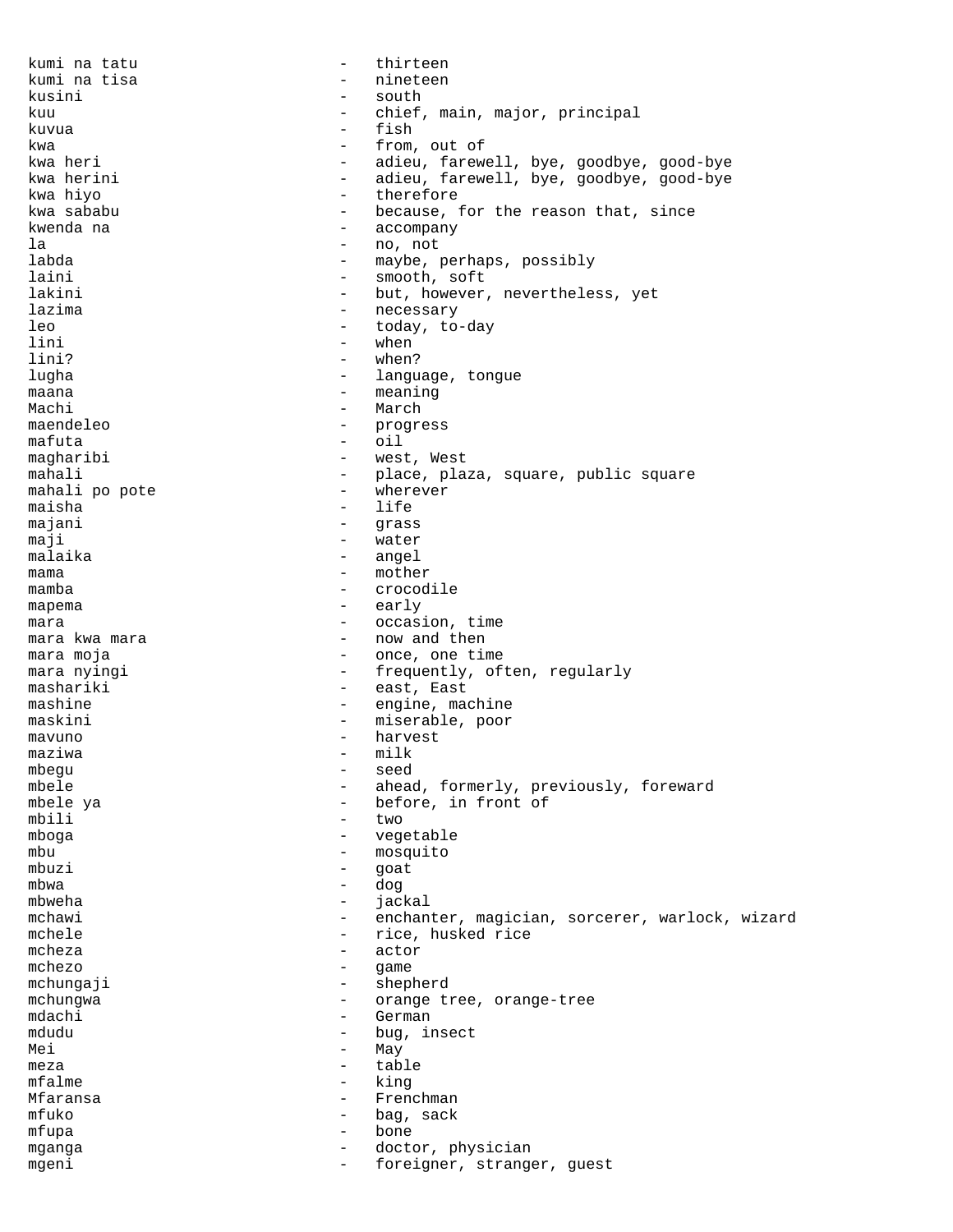mgomba - banana plant, banana-plant mgonjwa - patient<br>mguu - leg pat mguu - leg, paw, foot<br>Mhindi - Indian - Indian - Indian mia  $-$  hundred, one hundred mia  $-$  wili mia -wili - two hundred<br>mia mbili - two hundred mia mbili  $-$  two hundred mimi  $-$  T, me mimi - I, me<br>Misko - Moscov - Moscow Misri - Egypt mjane - widow mjeremani - German - German - Cerman - Cerman - City, 1 - city, town, village mjinga - fool mjomba - uncle mkahawa - restaurant mkate  $-$  bread, loaf mke - wife mkeka - mat, plaited mat<br>mkia - tail - tail mkia  $-\text{tail}$ mkono - arm, hand Christian mlango  $-$  gate, gateway, portal, door mle  $\begin{array}{ccc} \text{mle} & - & \text{there, yonder} \\ \text{mlezi} & - & \text{nurse} \end{array}$ mlezi – nurse<br>mlima – hill. mlima - hill, mountain<br>mlinzi - quard - quard - guard<br>- coconi mnazi - coconut palm, coconut-palm mno - quite, very, very much, too, too much mnyama - animal, beast moja - one moja - one moshi - smoke<br>mosi - one mosi - one  $moto$   $-$  fire moyo - heart mpishi - cook, male cook mpunga - rice Mreno - Portuguese Mrumi - Roman msaada - help, aid msafiri  $-$  traveler, traveller Msahafu - Koran - Koran - Koran - Koran - Koran - Koran - Koran - Koran - Koran - Koran - Koran - Koran - Koran - Koran - Koran - Koran - Koran - Koran - Koran - Koran - Koran - Koran - Koran - Koran - Koran - Koran - Kora msalaba - cross and the cross of the cross of the cross  $\sim$  mshahara - salary, wage, wages<br>msitu msitu - forest, woods<br>mstari - line<br>- line mstari - line - line - line - line - line - line - line - line - line - line - line - line - line - line - line - line - line - line - line - line - line - line - line - line - line - line - line - line - line - line - lin tooth-brush mtama - millet mtambo  $-$  engine, machine mtende  $\qquad \qquad -$  date palm, date-palm mti  $-$  tree, pole, post, stanchion, stake, timber, wood mto - river mtoto - child, infant mtu - person - boy, servant<br>- slave mtumwa - slave<br>muhindi - corn muhindi - corn, Indian corn, maize, mealies<br>muhogo muhogo  $-$  cassava, cassave mume  $\begin{array}{ccc} \hbox{mumen} & - & \hbox{husband} \\ \hbox{Muncu} & - & \hbox{God} \\ \hbox{Muncu} & - & \hbox{God} \end{array}$ Mungu - God muwa - sugar-cane mvua - rain mwaka - year mwalimu - instructor, teacher mwamerikani  $-$  American, US citizen mwana  $\qquad \qquad -$  son, child, offspring, young mwanamke - woman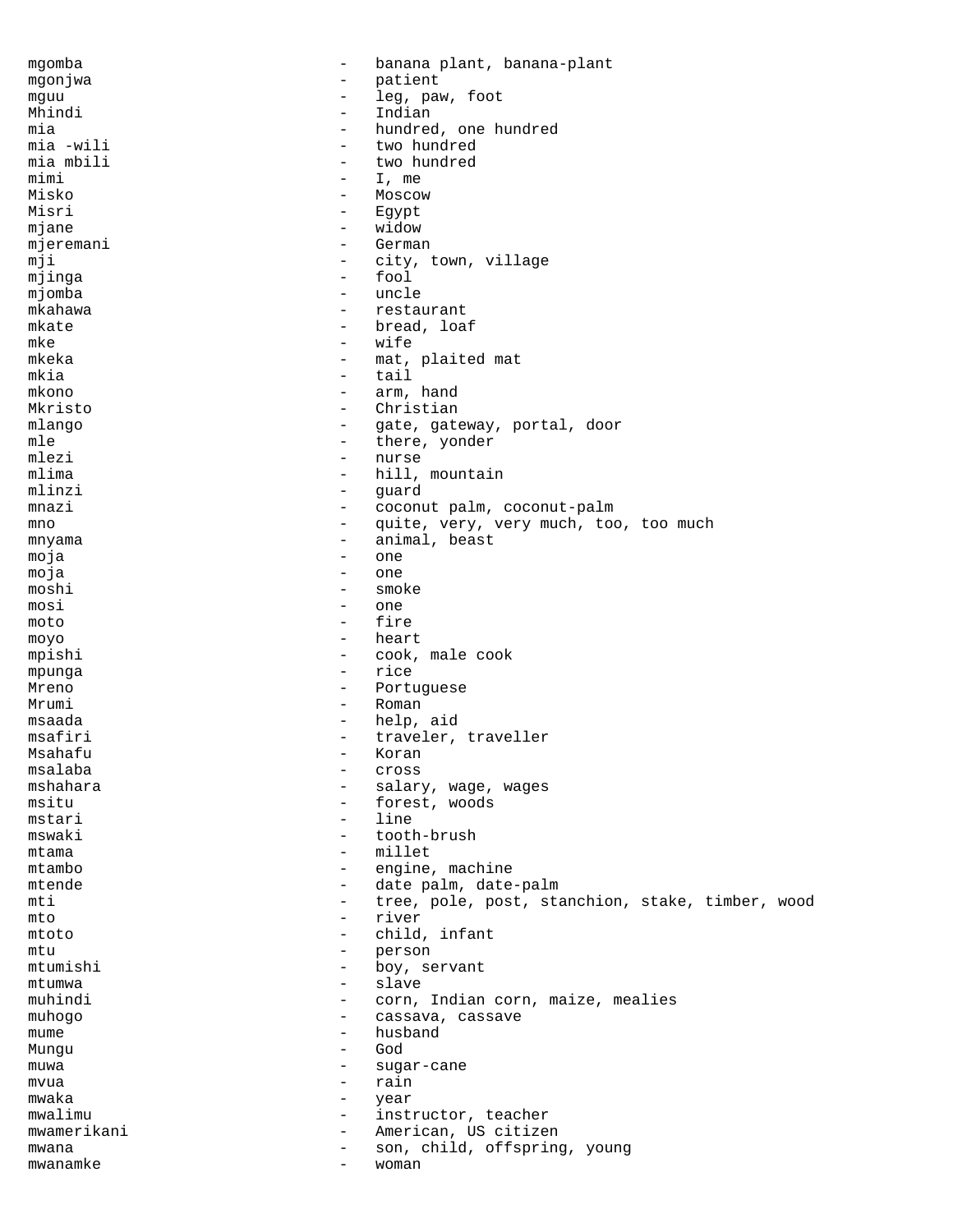mwanamume - fellow, man Mwarabu - Arab mwavuli - umbrella mwembe  $-$  mango tree, mango-tree mwendo - distance, offset, journey, trip, voyage mwenyeji - inhabitant<br>mwenyewe - Owner mwenyewe - owner mwezi – moon, month  $\frac{1}{2}$  – moon, month  $\frac{1}{2}$  – thorn - thorn<br>- spoon mwiko  $-$  spoon, large spoon mwili - body Mwingereza - Englishman, Sassenach mwisho - end, ending Mwislamu - Mohammedan, Moslem, Muslim, Mussulman mwivi - thief mwizi - thief - shopkeeper Myahudi - Hebrew, Jew<br>Myunani - Hebrew, Jew Myunani - Greek<br>mzazi - Carentari - Greek<br>- Darent mzazi  $-$  parent mzigo - burden, charge, load<br>mzizi - root - root - root Mzungu - European na - and na - have, have got naam - yes nafasi - time<br>namna gani? - time - how? namna gani?  $-$  how?, in what way? nane - eight nane - eight<br>nani - that - that nani - that, which, which one, who<br>
- who?<br>
- who? nani? - who? nazi - cocoanut, cocoa-nut, coconut, coco-nut country, land ndani - inside ndani ya  $-$  a, in, inside, into, per, within<br>ndege  $-$  bird ndege - bird<br>
ndewy - bear ndevu - beard ndiyo - yes ndizi - banana ndoto - dream ndovu - elephant ndugu - brother, relative<br>
- smallnox<br>
- smallnox ndui - smallpox<br>nene - bold.com nene - bold, corpulent, fat, thick<br>neno - word - word neno - word ng'ombe - bovine, bovine animal ng'ombe dume - bull<br>noamia - came ngamia - camel<br>ngano - wheat ngano - wheat ngapi? - how many?, how much? nge - scorpion nguo  $-$  article of clothing, garment, clothes nguruwe - pig<br>nini - what nini - what nini?  $-$  what?<br>ninvi  $-$  vou ninyi - you<br>niaa - hun njaa - hunger nje  $-$  abroad, out, outside njia  $-$  path, road, route, way nne - four - four - four - four - four - four - four - four - four - four - four - four - four - four - four - four - four - four - four - four - four - four - four - four - four - four - four - four - four - four - four nne - four nono - bold, corpulent, fat, thick Novemba - November nta - wax nuru - light nyama nyani - baboon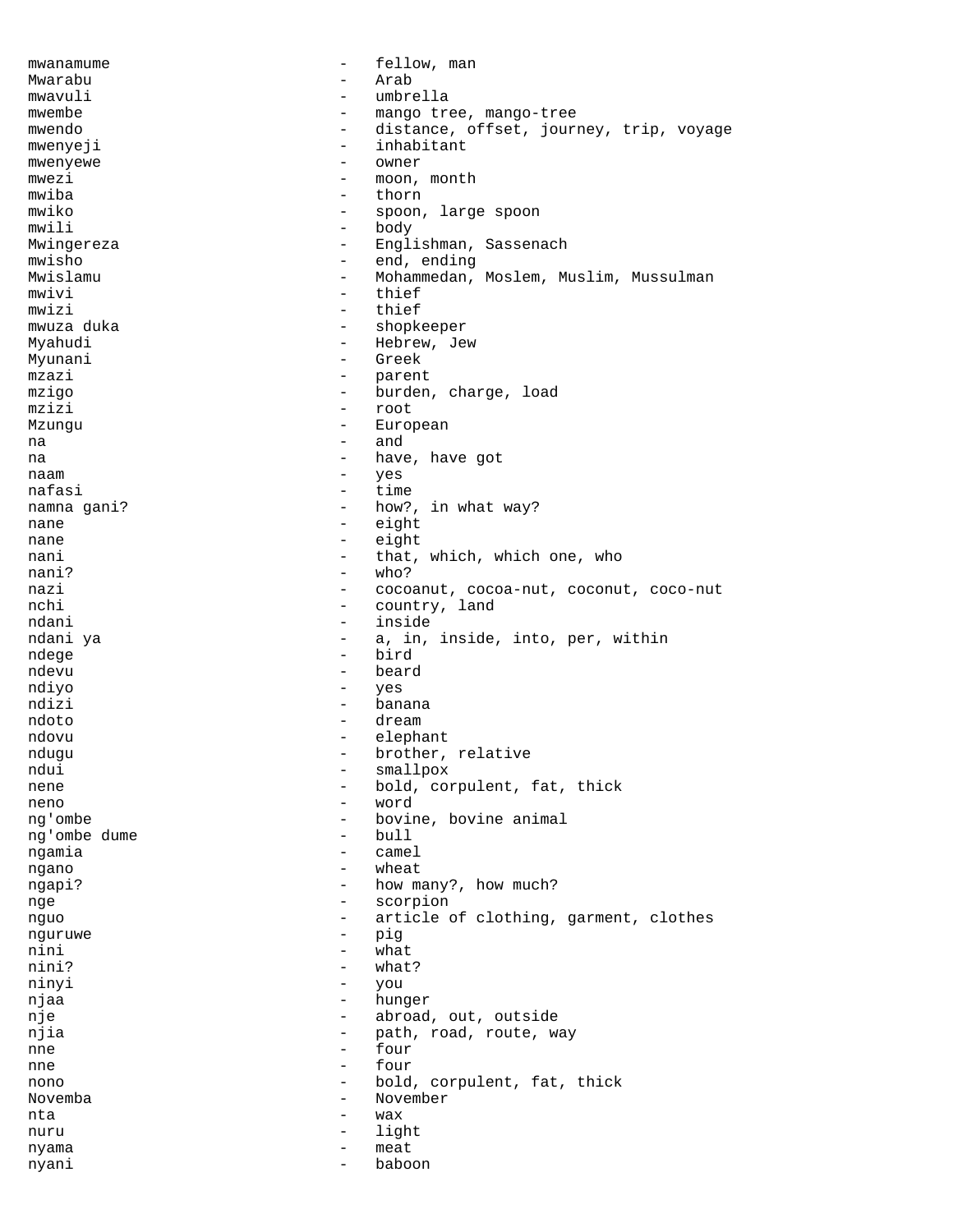| nyanya      | $\overline{\phantom{0}}$ | tomato                                        |
|-------------|--------------------------|-----------------------------------------------|
| nyati       | $\overline{\phantom{0}}$ | buffalo                                       |
| nyoka       | -                        | serpent, snake                                |
| nyuki       | $\overline{\phantom{0}}$ | bee                                           |
| nyuma       | $\qquad \qquad -$        | behind                                        |
| nyuma ya    | $\qquad \qquad -$        | behind, after                                 |
| nyumba      | $\qquad \qquad -$        | house                                         |
| nyumbu      | $\qquad \qquad -$        | qnu, wildebeest                               |
|             | $\overline{\phantom{0}}$ | bird                                          |
| nyuni       |                          |                                               |
| nywele      | $\qquad \qquad -$        | hair                                          |
| o -ote      | $\qquad \qquad -$        | at all, ever                                  |
| Oktoba      | $\qquad \qquad -$        | October                                       |
| ote         | $\qquad \qquad -$        | all, each, every, everyone                    |
| paa         | $\overline{\phantom{m}}$ | antelope                                      |
| paka        | $\qquad \qquad -$        | cat                                           |
| pale        | $\qquad \qquad -$        | there, yonder                                 |
| pamoja      | $\qquad \qquad -$        | together                                      |
| pana        | $\overline{\phantom{m}}$ | broad                                         |
|             | $\qquad \qquad -$        | rat                                           |
| panya       |                          |                                               |
| panya mdogo | $\overline{\phantom{0}}$ | mouse                                         |
| Pasaka      | $\qquad \qquad -$        | Easter                                        |
| pasipo      | $\overline{\phantom{m}}$ | without                                       |
| pengine     | $\overline{\phantom{m}}$ | several times, sometimes                      |
| pi?         | $\overline{\phantom{0}}$ | who?                                          |
| pia         | $\qquad \qquad -$        | also, too, equally                            |
| pili        | $\overline{\phantom{0}}$ | two                                           |
| pokea       | -                        | accept, receive, take, take in                |
| pombe       | $\qquad \qquad -$        | ale, beer                                     |
|             |                          |                                               |
| punda       | $\qquad \qquad -$        | ass, donkey                                   |
| punda milia | $\overline{\phantom{0}}$ | zebra                                         |
| pwani       | -                        | coast, seaside, shore                         |
| pya         | $\overline{\phantom{0}}$ | new, novel                                    |
| rafiki      | $\qquad \qquad -$        | friend                                        |
| rahisi      | $\overline{\phantom{0}}$ | easy, facile, cheap, inexpensive              |
| Rajabu      | -                        | Rajab                                         |
| Ramadhani   | $\qquad \qquad -$        | Ramadan                                       |
| rangi       | $\qquad \qquad -$        | colour, dye                                   |
| refu        | $\qquad \qquad -$        | long, deep, profound                          |
| ruhusa      | $\overline{\phantom{m}}$ | permission                                    |
|             |                          |                                               |
| saa         | $\overline{\phantom{m}}$ | clock, watch, hour, o'clock, time             |
| saba        | $\qquad \qquad -$        | seven                                         |
| sababu      | $\overline{\phantom{0}}$ | reason                                        |
| sabini      |                          | seventy                                       |
| sabuni      | -                        | soap                                          |
| safari      |                          | journey, trip, voyage                         |
| safi        | $\overline{\phantom{0}}$ | clean, pure                                   |
| sahani      | $\qquad \qquad -$        | course, dish, platter                         |
| sahaulifu   | -                        | forgetful                                     |
| sahihi      | $\qquad \qquad -$        | correct, right                                |
| salamu      | $\qquad \qquad -$        | greeting                                      |
|             | $\overline{\phantom{0}}$ | fish                                          |
| samaki      |                          |                                               |
| sana        | $\overline{\phantom{m}}$ | quite, very, very much                        |
| sanduku     | $\qquad \qquad -$        | box                                           |
| sasa        | $\overline{\phantom{0}}$ | at present, now                               |
| sasa hivi   | $\qquad \qquad -$        | at once, right away, right now                |
| sehemu      | $\qquad \qquad -$        | part, piece, share                            |
| Septemba    | -                        | September                                     |
| seremala    | $\qquad \qquad -$        | carpenter                                     |
| Shaabani    | $\qquad \qquad -$        | Sha'ban                                       |
| Sham        | $\qquad \qquad -$        | Syria                                         |
| shamba      | $\qquad \qquad -$        | field                                         |
| shauri      | $\qquad \qquad -$        | advice, counsel, design, diagram, plan, plane |
| shimo       |                          | well                                          |
|             | $\qquad \qquad -$        |                                               |
| shoka       | $\overline{\phantom{m}}$ | axe                                           |
| shule       | $\qquad \qquad -$        | school                                        |
| siagi       | $\qquad \qquad -$        | butter                                        |
| sikio       | $\overline{\phantom{a}}$ | ear                                           |
| siku        | $\overline{\phantom{a}}$ | day                                           |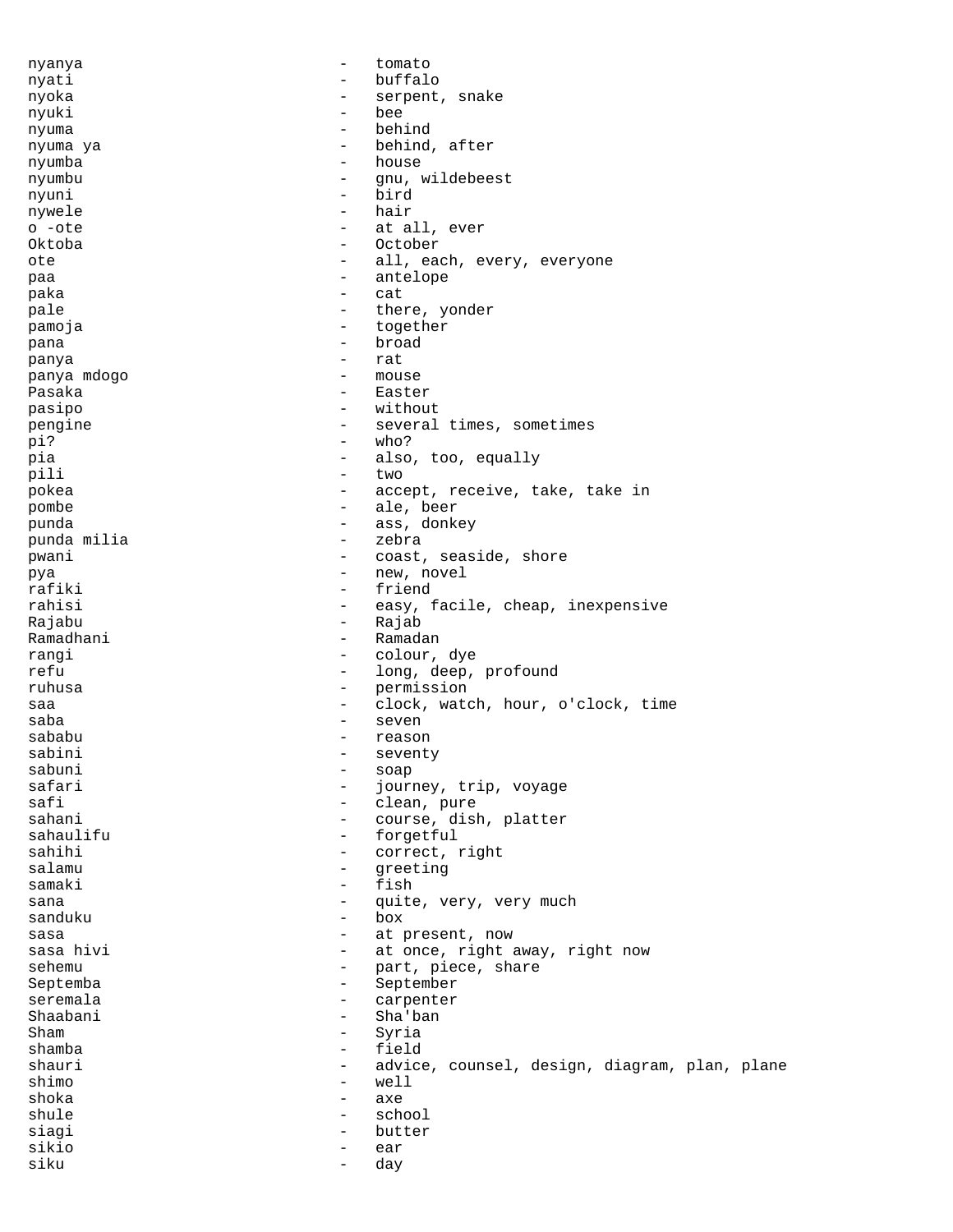| siku hizi           | $\qquad \qquad -$               | currently, nowadays, these days                   |
|---------------------|---------------------------------|---------------------------------------------------|
| sikuzote            | $\qquad \qquad -$               | always                                            |
| simba               | $\overline{\phantom{0}}$        | lion                                              |
| sindano             | $\overline{\phantom{0}}$        | needle                                            |
| sisi                | $\qquad \qquad -$               | us, we                                            |
| sita                | $\overline{\phantom{a}}$        | six                                               |
| sitini              | $\overline{\phantom{m}}$        | sixty                                             |
| soko                | -                               | bazaar, fair, market, marketplace                 |
| sukari              | $\overline{\phantom{0}}$        | suqar                                             |
| sungura             | -                               | hare                                              |
| swali               | $\overline{\phantom{m}}$        | question                                          |
| taa                 | $\qquad \qquad -$               | lamp                                              |
| tafadhali<br>tajiri | $-$<br>$\overline{\phantom{a}}$ | please<br>rich, wealthy, well-off                 |
| tamu                | $-$                             | gentle, soft, sweet, tender                       |
| tandu               | $\qquad \qquad -$               | centipede                                         |
| tangazo             | $\qquad \qquad -$               | ad, advertisement                                 |
| tano                | $\qquad \qquad -$               | five                                              |
| tano                | $\overline{\phantom{m}}$        | five                                              |
| Tanzania            | $\overline{\phantom{0}}$        | Tanzania                                          |
| tarehe              | $\overline{\phantom{0}}$        | date                                              |
| tatu                | $\overline{\phantom{a}}$        | three                                             |
| tatu                | $\overline{\phantom{a}}$        | three                                             |
| tayari              | $\overline{\phantom{a}}$        | finished, ready, through                          |
| tembo               | $\overline{\phantom{0}}$        | elephant                                          |
| tena                | $\qquad \qquad -$               | again, all over again, anew, once more            |
| tendo               | $\overline{\phantom{m}}$        | action                                            |
| thelathini          | $\overline{\phantom{a}}$        | thirty                                            |
| themanini           | $\qquad \qquad -$               | eighty                                            |
| thenashara          | $\overline{\phantom{0}}$        | twelve                                            |
| tisa                | $\overline{\phantom{m}}$        | nine                                              |
| tisini              | $\overline{\phantom{a}}$        | ninety                                            |
| tosha               | $\overline{\phantom{0}}$        | suffice                                           |
| tu                  | -                               | exclusively, just, only, alone, solely            |
| tukio baya          | $\qquad \qquad -$               | accident                                          |
| tumbako             | $\qquad \qquad -$               | tobacco                                           |
| tumbili             | $\qquad \qquad -$               | ape, monkey                                       |
| tumbo               | $\overline{\phantom{0}}$        | stomach                                           |
| tunda la kizungu    | $\overline{\phantom{m}}$        | apple                                             |
| tundu               | $\overline{\phantom{a}}$        | hole                                              |
| tupu                | $\overline{\phantom{m}}$        | empty, void                                       |
| twiga               | $\overline{\phantom{a}}$        | giraffe                                           |
| ua                  |                                 | bloom, flower, court, yard, courtyard             |
| Uajemi              | -                               | Persia                                            |
| Uarabu              | $\qquad \qquad -$               | Arabia                                            |
| ubao                |                                 | board, plank                                      |
| ubavu               | $\qquad \qquad -$               | rib                                               |
| ubawa               | $\qquad \qquad -$               | wing                                              |
| uchawi              | -                               | enchantment, magic, sorcery, witchcraft, wizardry |
| Udachi              | -                               | Germany                                           |
| udongo              | $\qquad \qquad -$               | ground, soil                                      |
| ufagio              | $\overline{\phantom{0}}$        | broom                                             |
| ufalme              | $\qquad \qquad -$               | kingdom                                           |
| Ufaransa            | -                               | France                                            |
| ufunguo             | $\qquad \qquad -$               | key, wrench                                       |
| Uganda<br>ugenini   | $\qquad \qquad -$               | Uganda<br>abroad                                  |
| ugonjwa             | -                               | disease, illness                                  |
| Uhindi              | $\overline{\phantom{0}}$        | India                                             |
| Uingereza           | -                               | England                                           |
| Ujeremani           | $\overline{\phantom{0}}$        | Germany                                           |
| ujinga              | $\qquad \qquad -$               | wisdom                                            |
| ukali               | -                               | sharpness                                         |
| ukubwa              | $\qquad \qquad -$               | size                                              |
| ukuta               | $\overline{\phantom{0}}$        | wall                                              |
| ulaya               | -                               | country, land                                     |
| Ulaya               | $\overline{\phantom{0}}$        | Europe                                            |
| Ulaya Faransa       | -                               | France                                            |
|                     |                                 |                                                   |